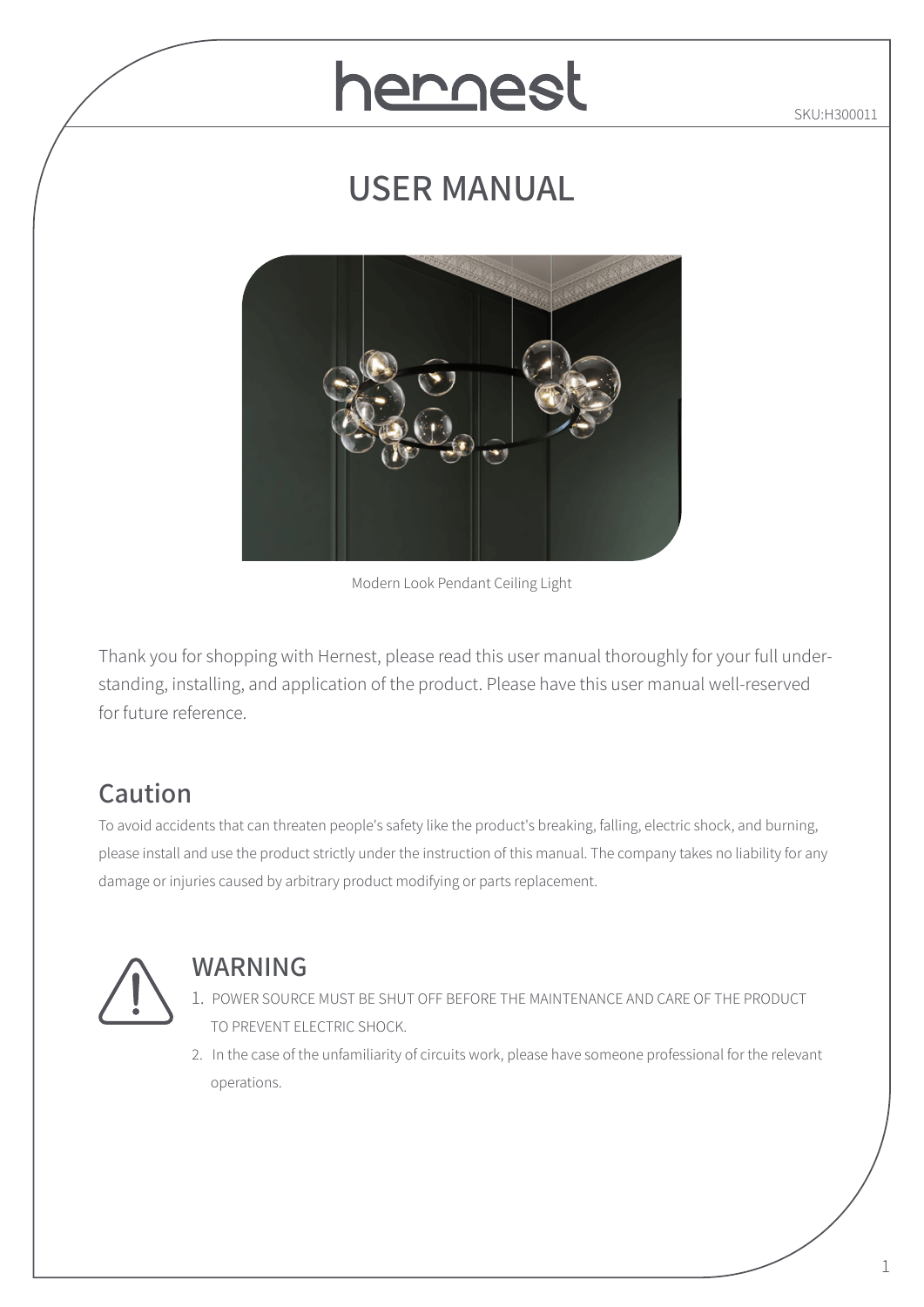#### **Technical Parameter**

Product model: Product size: 1100mm(43.3") Source of light: LED

### **Safety Rules**

- Never install the lighting on a tilted or unstable wall surface.
- Never install the lighting in a place that is above a strong source of heat or moisture. (Do not install it above a stove, gas supply, exhaust pipe, or similar condition to avoid damage)
- Never install the lighting with other appliances in series circuits or parallel circuits with a dimmer.
- Have someone professional in electric work do the checking and repairing for the lighting.( Danger is likely to occur for non-experts)
- When the lighting shows anomalies, cut the power quickly and contact the seller(corresponding model No. is needed for repairs, which can be referred to on the main lighting body)
- If the exterior flexible-cable or soft wire is damaged, please seek a replacement from the manufacturer, service agent, or someone equally eligible in case of danger.

### **Installation Steps**

- 1. Insert the plastic anchor1 into the ceiling surface, and align the screw3 to the plastic anchor1 and tighten the hanging board2 to the surface.
- 2. lift the light and connect the wire4, then align the hole on the lighting's box to the hole on the hanging board, and tighten them with screw5.
- 3. Turn on the switch to let the light emitted, finishing the installation.

#### **Maintenance & Care**

To keep the product functioning safely and efficiently, please clean and check the light periodically(once every 6 months); To clean the light, please shut off the power source and clean it with a piece of soft cloth. Avoid using any other detergents, which can cause damage or discoloration.